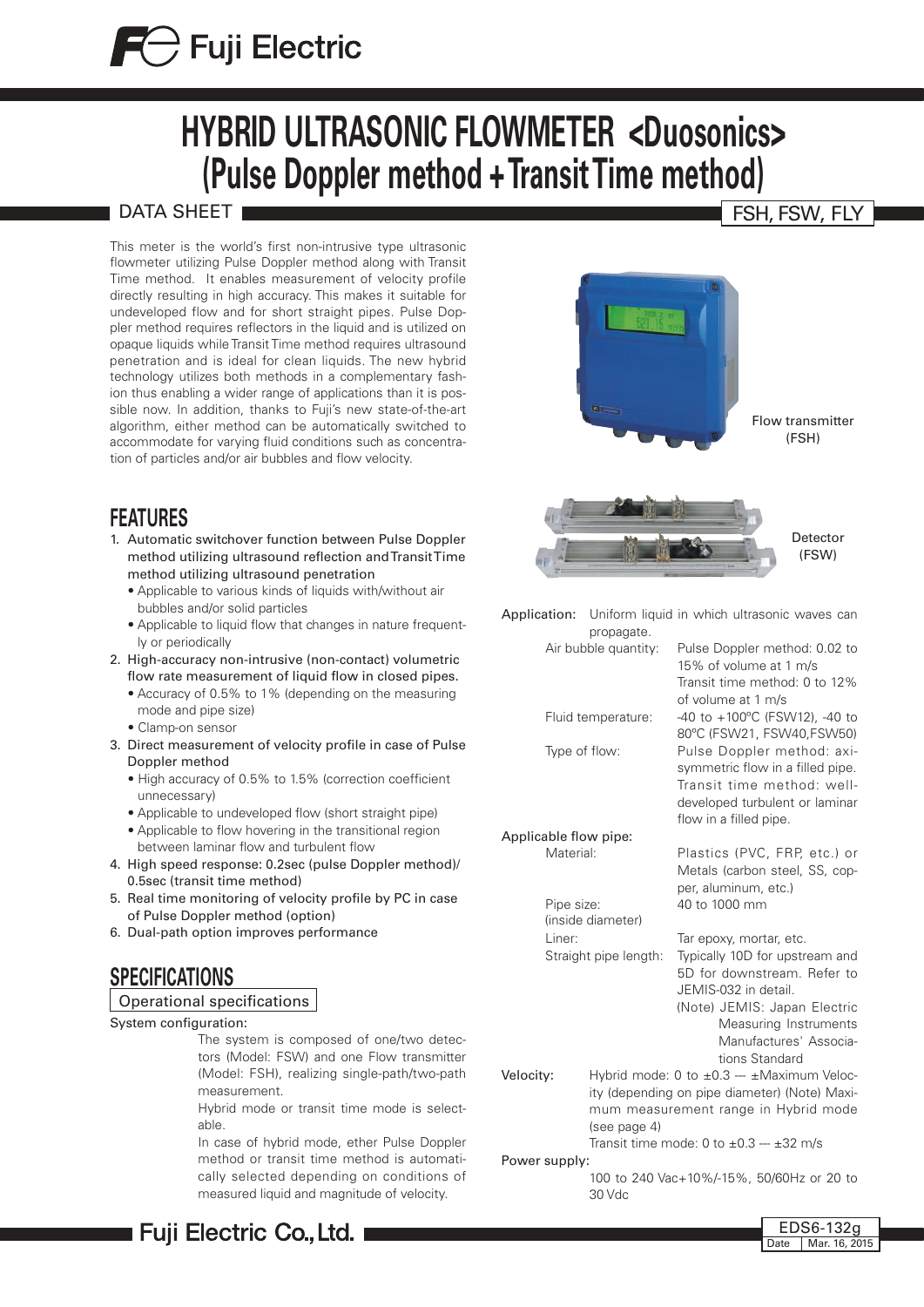# FSH, FSW, FLY

| Signal cable: Single-path system :<br>A pair of RF co-axial cables for ultrasound<br>signals and a three-core shield cable for tem-<br>perature sensor, |
|---------------------------------------------------------------------------------------------------------------------------------------------------------|
| Two-path system: Two pairs of RF co-axial<br>cables for ultrasound signals and a three-core<br>shield cable for temperature sensor,                     |
| Maximum cable length: 150m<br>Temperature range: 80°C                                                                                                   |
| <b>Environment:</b> Non-explosive environment without direct<br>sunlight, corrosive gas and heat radiation                                              |
| Ambient temperature:                                                                                                                                    |
| -10 to $+50^{\circ}$ C for flow transmitter,<br>-20 to +80°C for detector                                                                               |
| Ambient humidity:                                                                                                                                       |
| 95%RH or less for flow transmitter, 100%RH<br>or less for detector                                                                                      |
| <b>Grounding:</b> Class D (less than 100 ohm)                                                                                                           |
| Surge absorbers for outputs and power supply<br>incorporated as standard                                                                                |
|                                                                                                                                                         |

#### Performance specifications

#### Accuracy :

#### Pulse Doppler method :

| Pipe size (inside diameter)<br>and detector                   | Velocity                                     | Accuracy            |
|---------------------------------------------------------------|----------------------------------------------|---------------------|
| ø40mm to ø50mm or less<br>(Detector: FSWS12)                  | $1.5$ m/s to<br>Max. Velocity (Note)         | $±1.0\%$ of rate    |
|                                                               | 0 m/s to 1.5 m/s                             | $\pm 0.015$ m/s     |
| $\alpha$ 50mm to $\alpha$ 200mm<br>(Detector: FSWS12)         | $1.5 \text{ m/s}$ to<br>Max. Velocity (Note) | $\pm 0.5\%$ of rate |
|                                                               | 0 m/s to 1.5 m/s                             | ±0.0075m/s          |
| $\alpha$ 100mm to $\alpha$ 1000mm<br>(Detector: FSWS21,40,50) | 1 m/s to<br>Max. Velocity (Note)             | $±1.0\%$ of rate    |
|                                                               | 0 m/s to 1 m/s                               | $\pm 0.01$ m/s      |

(Note) Maximum velocity is depend on a pipe diameter. See Maximum measurement range in Hybrid mode (page 4).

Transit time method :

| Pipe size (inside diameter)               | Velocity        | Accuracy         |
|-------------------------------------------|-----------------|------------------|
| ø40mm to ø50mm or less                    | 2 m/s to 32 m/s | $±1.5\%$ of rate |
|                                           | 0 m/s to 2 m/s  | ±0.03m/s         |
| 050mm to 0300mm or less   2 m/s to 32 m/s |                 | $±1.0\%$ of rate |
|                                           | 0 m/s to 2 m/s  | $\pm 0.02$ m/s   |
| ø300mm to ø1000mm                         | 1 m/s to 32 m/s | $±1.0\%$ of rate |
|                                           | 0 m/s to 1 m/s  | $\pm 0.01$ m/s   |

#### Response time:

Pulse Doppler method: 0.2sec (depending on pipe diameter and measuring condition) Transit time method: 0.5sec

Power consumption:

#### 20W or less

Short-term thermal stability:

140ºC, 30 min (FSWS12), 100ºC, 30 min (FSWS21, FSWS40, FSWS50)

#### Functional specifications

Analog output: 4 to 20 mAdc (1 point) Max. load resistance: 1k ohm

Digital output:+total, -total, alarm, acting range, flow switch or total switch -- arbitrarily selectable Mechanical relay contact: 1 point with socket (replaceable) Normally closed/open selectable Capacity:240 Vac/30 Vdc, 1 A Total pulse: less than 1 p/s (Pulse width: 50, 100 or 200 ms selectable) Transistor open collector: 2 points Capacity: 30 Vdc, 0.1 A Normally off/on selectable Total pulse: less than 1000 p/s (Pulse width: 0.5, 1, 2, 5, 10, 20, 50, 100 or 200 ms selectable) Communication interface: RS-232C equivalent / RS-485 (selectable) Number of connectable units: one (RS-232C)/ up to 31 (RS-485) Baud rate: 9600/19200/38400 bps selectable Parity: none/odd/even selectable Stop bit: 1 or 2 bits selectable Distance: up to 15 m (RS-232C)/up to 1k m (RS-485) Data: velocity, flow rate, +total, -total, status (standard), velocity profile (option) Display device: Graphic LCD (number of pixels: 240x64) with back light, Display language: Japanese, English, French, German or Spanish selectable Velocity/Flow rate display: Display of velocity and/or flow rate with flow direction Data: up to 10 digits (decimal point to be counted as 1 digit) Unit: Metric/English system selectable

|           | Metric system                                                                                                                                  | English system                                                                                                                                                          |
|-----------|------------------------------------------------------------------------------------------------------------------------------------------------|-------------------------------------------------------------------------------------------------------------------------------------------------------------------------|
| Velocity  | m/s                                                                                                                                            | ft/s                                                                                                                                                                    |
| Flow rate | L/s, L/min, L/h, L/d, kL/h,<br>$ML/d, m^3/s, m^3/min, m^3/h,$<br>$m^3$ /d, km $^3$ /d, Mm $^3$ /d,<br>BBL/s, BBL/min, BBL/h,<br>kBBL/d, MBBL/d | ft <sup>3</sup> /s, ft <sup>3</sup> /min, ft <sup>3</sup> /h, Mft <sup>3</sup> /d,<br>gal/s, gal/min, gal/h, Mgal/d,<br>BBL/s, BBL/min, BBL/h,<br>BBL/d, kBBL/d, MBBL/d |

Note: ˝gal˝ means US gal.

#### Total display: Display of forward or reverse total Data: up to 10 digits (decimal point to be counted as 1 digit)

Unit: Metric/English system selectable

|       | Metric system                                                         | English system                                                                                     |
|-------|-----------------------------------------------------------------------|----------------------------------------------------------------------------------------------------|
| Total | mL, L, $m^3$ , km <sup>3</sup> , Mm <sup>3</sup> ,<br>mBBL, BBL, kBBL | $\int$ ft <sup>3</sup> , kft <sup>3</sup> , Mft <sup>3</sup> , gal, kgal,<br>mBBL, BBL, kBBL, ACRf |

Configuration:

|                   | Fully configurable on keyboard by menu-         |
|-------------------|-------------------------------------------------|
|                   | driven software                                 |
| Zero adjustment:  |                                                 |
|                   | Set zero/Clear available. (transit time method) |
| Damping:          | 0 to 100s (every 0.1s) configurable for analog  |
|                   | output and display                              |
| Low flow cut off: |                                                 |
|                   | 0 to 5 m/s configurable                         |
|                   |                                                 |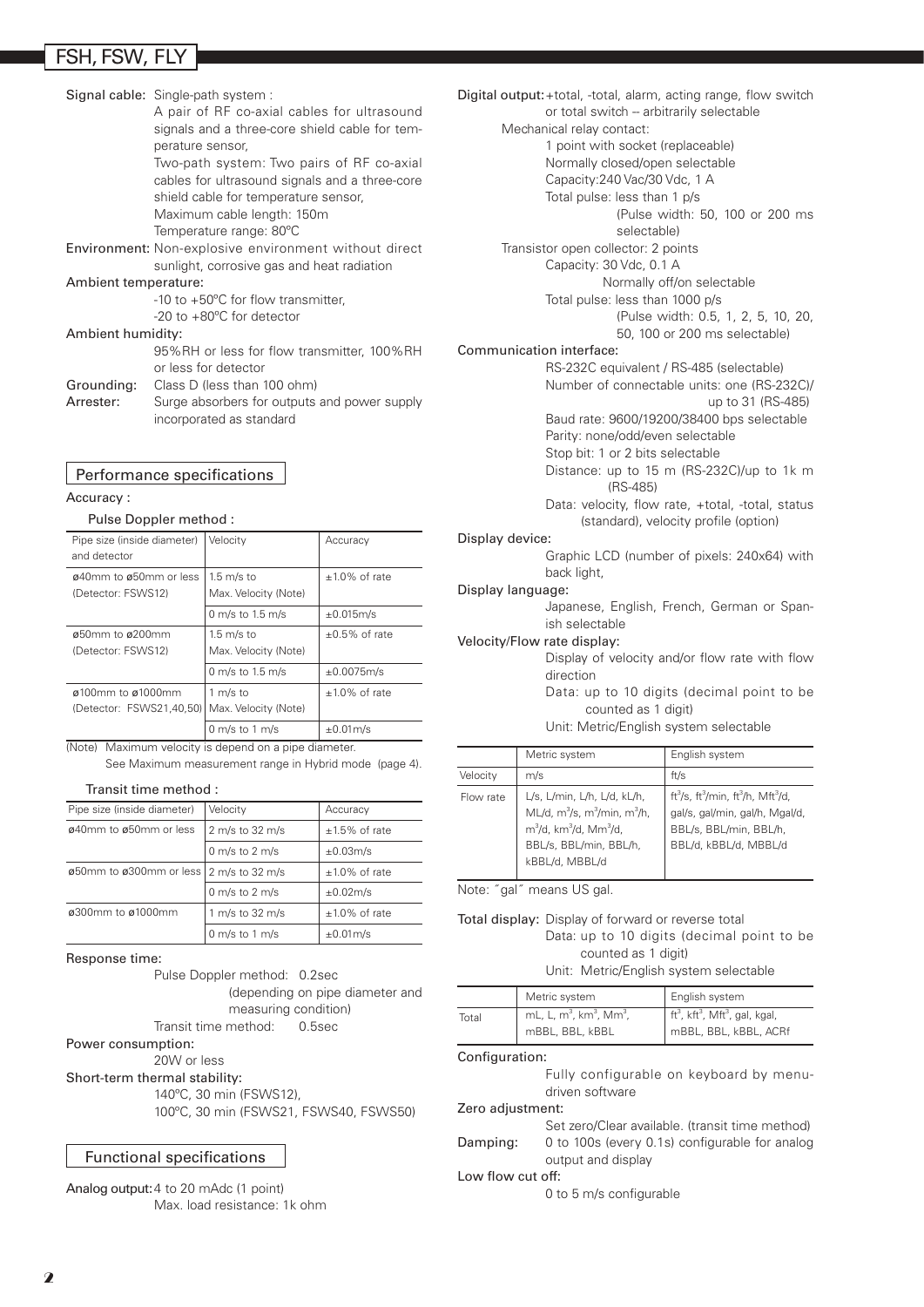| Alarm:                | Hardware fault/process fault can be tied to             | Acoustic coupler:   |                                                                                        |
|-----------------------|---------------------------------------------------------|---------------------|----------------------------------------------------------------------------------------|
|                       | digital output                                          |                     | Silicon compound (RTV)                                                                 |
| Burnout:              | Analog output: Hold/Upper limit/Lower limit/            | Material:           | Flow Transmitter: aluminum alloy                                                       |
|                       | Zero/Not-used selectable                                |                     | Detector: PBT for housing, aluminum alloy for                                          |
|                       | Total: Hold/Count selectable                            |                     | frame and SS for fastening belt                                                        |
|                       | Timer: 0 to 900s (every 1s) configurable                | Sensor cable(FLY6): |                                                                                        |
| Bi-directional range: |                                                         |                     | RF coaxial cable (double shielded)                                                     |
|                       | Forward and reverse ranges configurable in-             |                     | External sheath: Black flame-resistant vinyl                                           |
|                       | dependently                                             |                     | External diameter: About 7.3 mm                                                        |
|                       | Hysteresis: 0 to 20% of working range con-<br>figurable |                     | Terminal treatment: Water-resistant BNC con-<br>nector (detector side), M3.5 amplifier |
|                       | Working range applicable to digital output              |                     | terminal (Flow Transmitter side)                                                       |
| Auto-2 ranges:        |                                                         |                     | Weight: About 90 g/m                                                                   |
|                       | Forward 2 ranges configurable independently             |                     | Temperature sensor cable(FLY7):                                                        |
|                       | Hysteresis: 0 to 20% of working range con-              |                     | 3-core shield cable                                                                    |
|                       | figurable                                               |                     | External sheath: Gray flame-resistant vinyl                                            |
|                       | Working range applicable to digital output              |                     | External diameter: About 6.9 mm                                                        |
|                       | Flow switch: Lower and upper switching points configu-  |                     | Terminal treatment: Round waterproof con-                                              |
|                       | rable independently                                     |                     | nector (detector side), M3.5 amplifier                                                 |
|                       | Acting point applicable to digital output               |                     | terminal (Flow Transmitter side)                                                       |
|                       | Total switch: +total switching point configurable       |                     | Weight: About 56 g/m                                                                   |
|                       | Acting point applicable to digital output               |                     |                                                                                        |
|                       |                                                         |                     | <b>Dimensions:</b> Flow Transmitter: H240 x W247 x D134 mm                             |
|                       |                                                         |                     | Detector: H70 x W57 x L360 mm (FSWS12)                                                 |
|                       | <b>Physical specifications</b>                          |                     | H72 x W57 x L540 mm (FSWS21)                                                           |
| Enclosure protection: |                                                         |                     | H90 x W85 x L640 mm (FSWS40)                                                           |
|                       | Flow Transmitter: IP67,                                 |                     | H82 x W71 x L258 mm (FSWS50)                                                           |
|                       | Detector: IP67                                          |                     |                                                                                        |
| Mounting:             | Flow Transmitter: wall mount                            | Mass:               | Flow Transmitter: 5 kg                                                                 |

#### Conditions on straight pipe

Detector: clamped on pipe surface

( D : Inside diameter of pipe) Classification | Upstream side | Downstream side Downstream side  $L \geq 5D$ 10D or more 10D or more  $L \geq 10D$ 90 bend Detector  $\overline{a}$   $\overline{b}$   $\overline{c}$   $\overline{c}$   $\overline{c}$   $\overline{c}$  10D or more  $L \ge 10D$  $L \geq 50D$ Tee  $L \geq 5D$  $\geq$  30D more 0.5<br>0.5 Diffuser  $\subset$  $\geq 1.5D$  $L \geq 5D$  $L \geq 10D$ Reducer  $\geq$ 30D L  $\geq$ 10D Various Valve  $\langle$ In case that flow control valve exists on In case that flow control valve exists on upstream side. downstream side. Stop valve  $\mathbb{T}$  in  $\mathbb{T}$  $\sigma$  $\overline{\phantom{a}}$ Check valve  $L \geq 50D$ Pump P

Detector: 1.7 kg (FSWS12), 1.9 kg (FSWS21), 5 kg (FSWS40), 1.5 kg (FSWS50)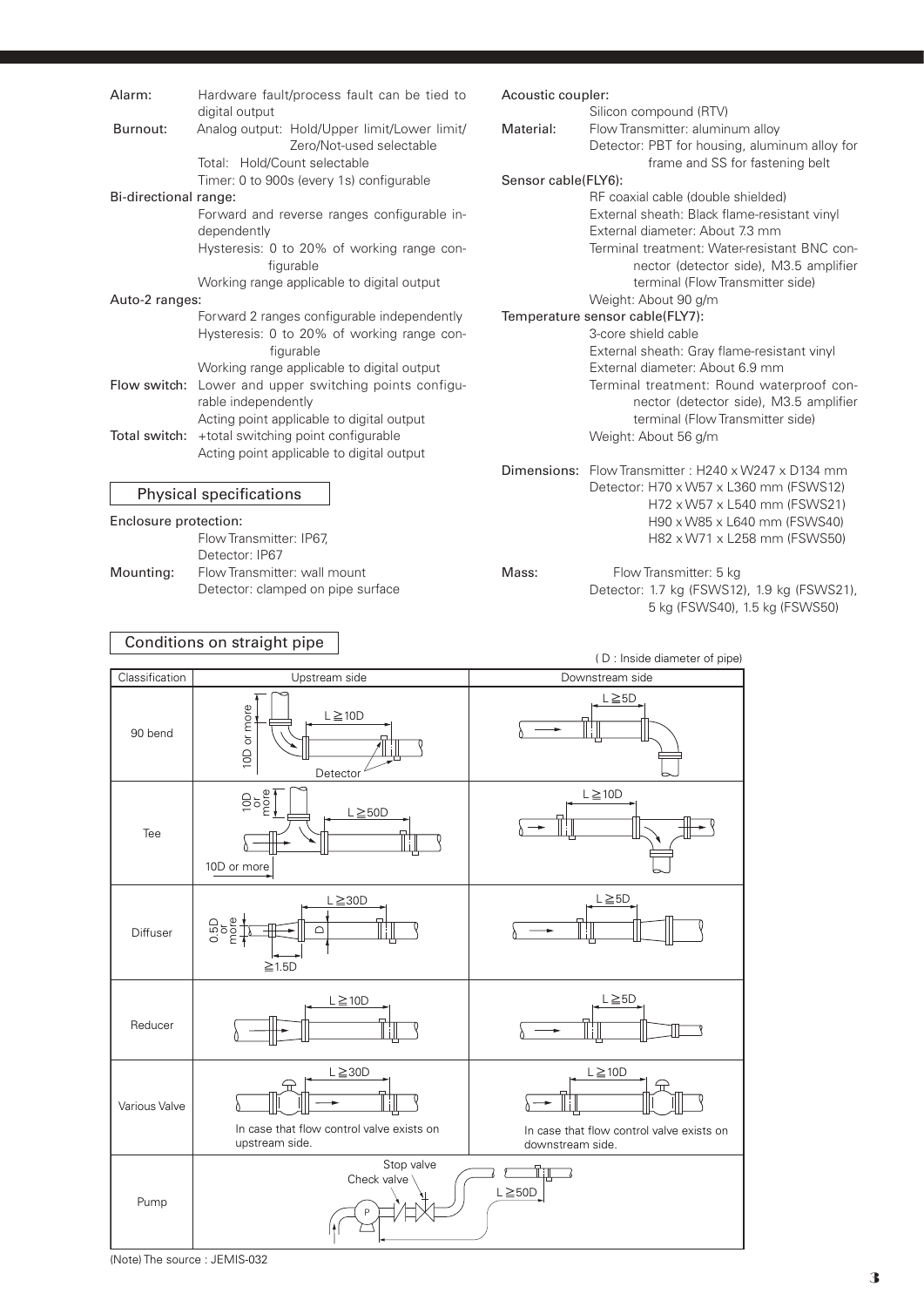# FSH, FSW, FLY

# **Measurement principle Block diagram**

#### <Pulse Doppler method>

• Ultrasound pulses are transmitted into a liquid, and flow velocity profile is found and the flow rate is measured by using the characteristics that Doppler frequency of the echo from reflectors such as air bubbles and particles in the liquid changes according to flow velocity.



#### <Transit Time method>

• Ultrasound pulses are propagated slanted both from the upstream and downstream, and flow rate is measured by detecting the time difference generated with the flow.



#### Maximum measurement range in hybrid mode

When stainless steel is selected as pipe material, nominal wall thickness is Sch20s, and the fluid is water

<Maximum measurable flow velocity>

|         |        |        |        | Unit: m/s |        |        |        | Unit: m <sup>3</sup> /h |
|---------|--------|--------|--------|-----------|--------|--------|--------|-------------------------|
| Caliber | FSWS12 | FSWS21 | FSWS40 | FSWS50    | FSWS12 | FSWS21 | FSWS40 | FSWS50                  |
| 40A     | 6.56   |        |        |           | 33.6   |        |        |                         |
| 50A     | 6.52   |        |        |           | 52.7   |        |        |                         |
| 65A     | 5.31   |        |        |           | 72.1   |        |        |                         |
| 80A     | 4.65   |        |        |           | 86.5   |        |        |                         |
| 90A     | 4.12   |        |        |           | 102    |        |        |                         |
| 100A    | 3.69   | 7.25   |        |           | 118    | 231    |        |                         |
| 125A    | 3.08   | 6.08   |        |           | 147    | 289    |        |                         |
| 150A    | 2.63   | 5.20   |        |           | 179    | 354    |        |                         |
| 200A    | 2.04   | 4.05   | 7.77   |           | 239    | 474    | 908    |                         |
| 250A    |        | 3.30   | 6.38   |           |        | 604    | 1168   |                         |
| 300A    |        | 2.78   | 5.41   |           |        | 735    | 1428   |                         |
| 350A    |        | 2.51   | 4.90   |           |        | 820    | 1598   |                         |
| 400A    |        | 2.20   | 4.31   |           |        | 951    | 1858   |                         |
| 450A    |        |        | 3.80   |           |        |        | 2118   |                         |
| 500A    |        |        | 3.48   | 3.48      |        |        | 2358   | 2358                    |
| 550A    |        |        |        | 3.17      |        |        |        | 2618                    |
| 600A    |        |        |        | 2.91      |        |        |        | 2879                    |
| 650A    |        |        |        | 2.71      |        |        |        | 3096                    |
| 700A    |        |        |        | 2.52      |        |        |        | 3357                    |
| 750A    |        |        |        | 2.35      |        |        |        | 3618                    |
| 800A    |        |        |        | 2.21      |        |        |        | 3879                    |
| 850A    |        |        |        | 2.08      |        |        |        | 4140                    |
| 900A    |        |        |        | 1.97      |        |        |        | 4400                    |
| 1000A   |        |        |        | 1.77      |        |        |        | 4902                    |

(1) Single path system (Z method)



(2) 2-path system (Z method)

<Maximum measurable flow rate>

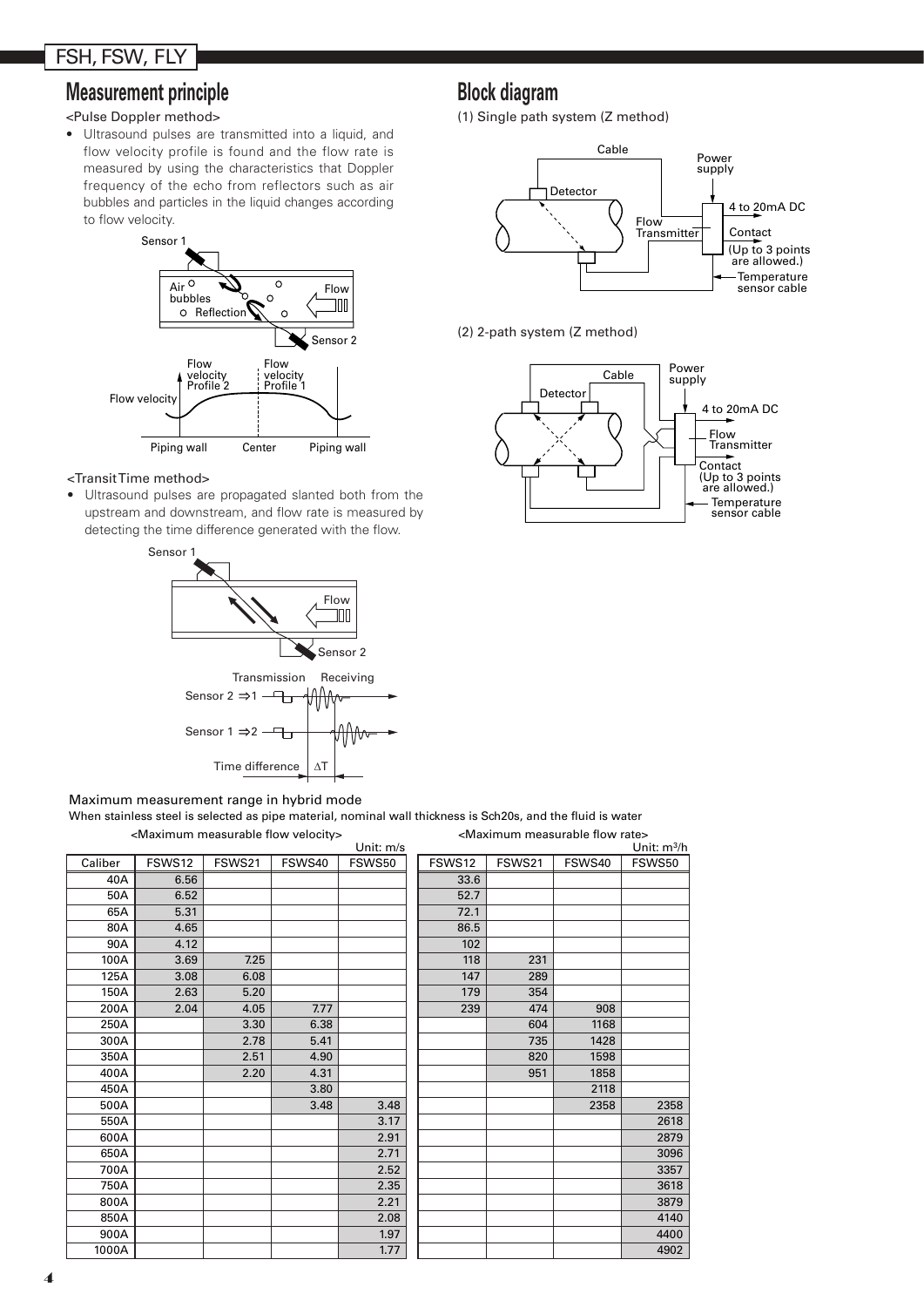# **CODE SYMBOLS**



#### <Detector>



(Note) Select silicone compound (A) for acoustic coupler in ordinary cases. Silicon compound is supplied in a tube (150g). If one or more detectors one ordered, silicon compound may be selected onece every 5 orders or so.

#### <Signal cable>

| 1   | $\boldsymbol{2}$ | $3\quad 4$ |        | 5                                                                                                                         | 6                                                                                                                                                                                                                 | $\overline{7}$                                                                                                                                                                                                         | 8 |                                                                                                                                                                                                                                                                                                                                                         |
|-----|------------------|------------|--------|---------------------------------------------------------------------------------------------------------------------------|-------------------------------------------------------------------------------------------------------------------------------------------------------------------------------------------------------------------|------------------------------------------------------------------------------------------------------------------------------------------------------------------------------------------------------------------------|---|---------------------------------------------------------------------------------------------------------------------------------------------------------------------------------------------------------------------------------------------------------------------------------------------------------------------------------------------------------|
| FIL |                  | Y          |        |                                                                                                                           |                                                                                                                                                                                                                   |                                                                                                                                                                                                                        | 1 | Description                                                                                                                                                                                                                                                                                                                                             |
|     |                  |            | 6<br>7 |                                                                                                                           |                                                                                                                                                                                                                   |                                                                                                                                                                                                                        |   | Kind of cable (4th digit)<br>Coaxial cable (for ultrasonic sensors)<br>Three-core cable (for temperature sensor)                                                                                                                                                                                                                                        |
|     |                  |            |        | 0<br>0<br>0<br>0<br>0<br>0<br>0<br>0<br>0<br>0<br>0<br>0<br>0<br>0<br>0<br>0<br>0<br>0<br>0<br>1<br>1<br>1<br>1<br>1<br>1 | 0<br>1<br>1<br>$\overline{2}$<br>$\sqrt{2}$<br>3<br>3<br>$\overline{4}$<br>$\overline{4}$<br>5<br>5<br>6<br>6<br>$\overline{7}$<br>$\overline{7}$<br>8<br>85<br>9<br>9<br>0<br>1<br>$\overline{2}$<br>3<br>4<br>5 | 5<br>0<br>5<br>$\mathbf 0$<br>5<br>$\mathbf 0$<br>5<br>$\mathbf 0$<br>5<br>$\mathbf 0$<br>5<br>0<br>5<br>0<br>5<br>$\mathbf 0$<br>$\mathbf 0$<br>5<br>$\mathbf 0$<br>$\mathbf 0$<br>$\pmb{0}$<br>0<br>$\mathbf 0$<br>0 |   | Cable length (5th to 7th digit)<br>5m<br>10 <sub>m</sub><br>15 <sub>m</sub><br>20 <sub>m</sub><br>25m<br>30 <sub>m</sub><br>35m<br>40 <sub>m</sub><br>45m<br>50 <sub>m</sub><br>55m<br>60 <sub>m</sub><br>65m<br>70 <sub>m</sub><br>75 <sub>m</sub><br>80 <sub>m</sub><br>85m<br>90 <sub>m</sub><br>95m<br>100m<br>110m<br>120m<br>130m<br>140m<br>150m |
|     |                  |            |        |                                                                                                                           |                                                                                                                                                                                                                   |                                                                                                                                                                                                                        | 1 | Length in m to be designated with 3 digits<br>Modification No. (8th digit)<br>Mark 1                                                                                                                                                                                                                                                                    |

#### Loader software for PCs

Equipped as standard

- • Works on PC/AT compatible machines.
- Operation on PC98-series machines (NEC) cannot be guaranteed.
- Operation on self-made PCs or shop-brand PCs cannot be guaranteed.
- Major functions: Setting/changing of various parameters for the main unit

If no flow velocity profile output is selected,

the following functions are not available.

"Detailed setting" and "flow velocity profile

display" in pulse Doppler measurement

- "Detailed setting" and "receved signal display" in Transit time measurement
- O/S: Windows2000/XP or Windows 7 (Home Premium, Professional)
- Memory requirement: 128MB or more
- Disk unit: Windows2000/XP or Windows 7 (Home Premium, Professional) compatible CD-ROM drive
- Hard disk drive capacity: Free space of 52MB or more
- Note: PC loader communication cable (type ZZP\*TK4H6253, Specifications: D-sub 9 pin receptacle, cable length 3m) is separately required.

#### Detector frame installation fixture

Installation fixture is provided to facilitate the positioning of the frame to the piping.

Select a desired type from the following according to the detector to be used.

| Type           | Applicable detector |
|----------------|---------------------|
| ZZP*TK7M7071C1 | FSWS <sub>12</sub>  |
| 77P*TK7M7071C2 | FSWS <sub>21</sub>  |
| 77P*TK7M7071C3 | FSWS40              |

Note: The installation fixture cannot be used for detector type FSWS50, which is not provided with a frame.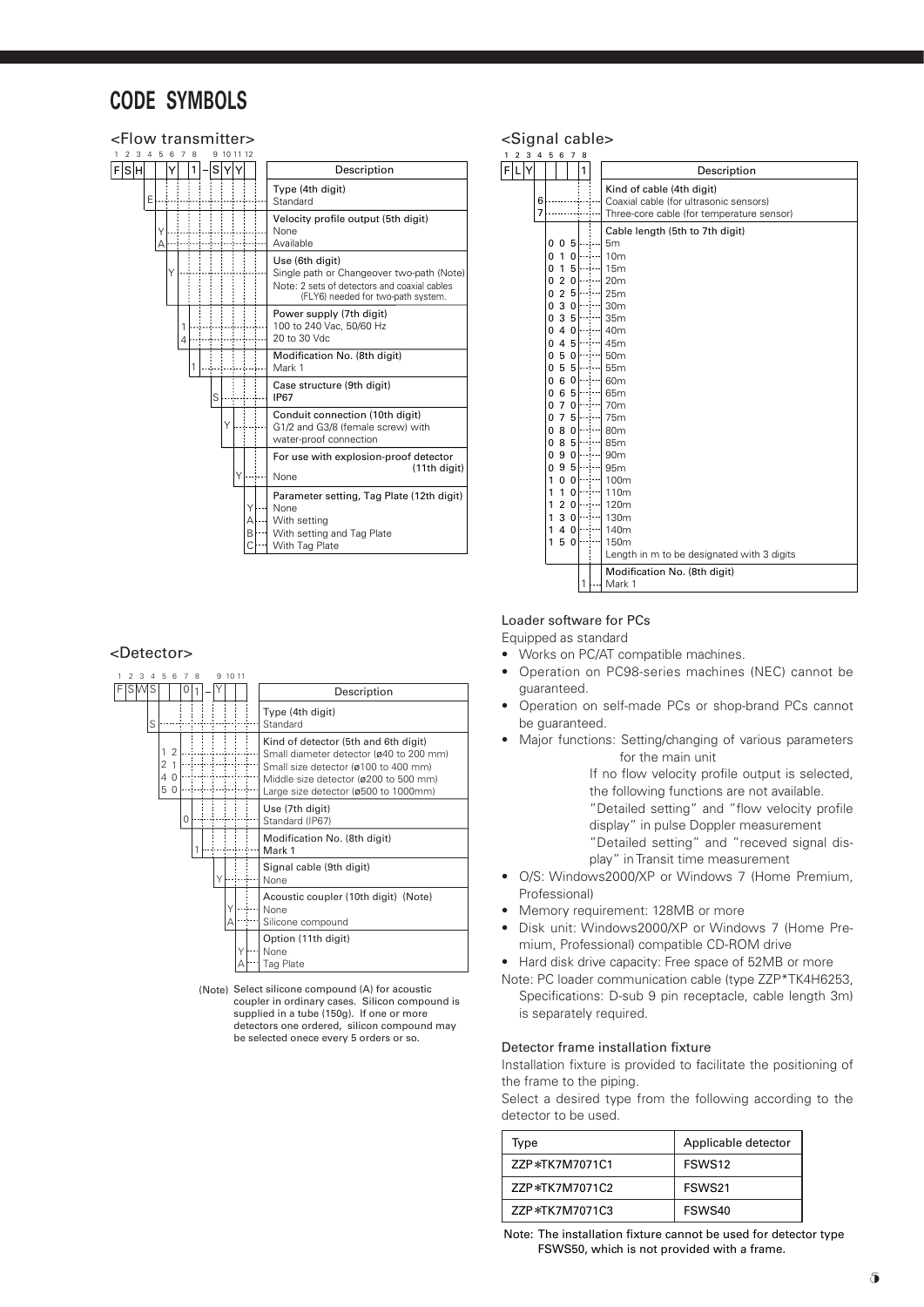# **OUTLINE DIAGRAM** (Unit:mm)

<Flow transmitter (type: FSH)>



# **CONNECTION DIAGRAM**



\* Use LINE1 terminals in case of single measuring path.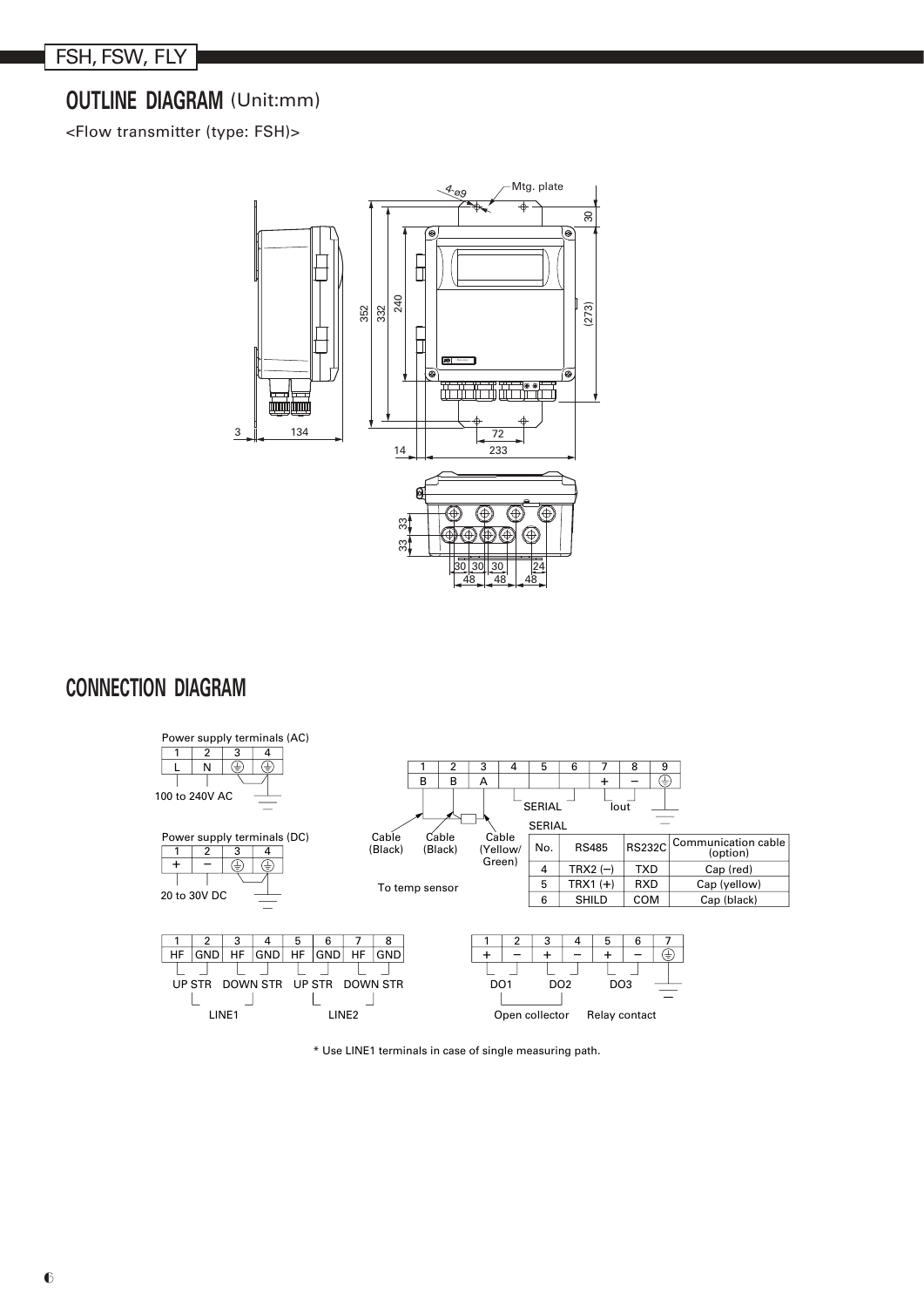# **OUTLINE DIAGRAM** (Unit:mm)

<Detector (type: FSWS12, 21)>





| <b>TYPE</b> | PIPE SIZE                 |     | н  | W  | <b>MASS APPROX</b> |
|-------------|---------------------------|-----|----|----|--------------------|
| FSWS12      | $\omega$ 40~ $\omega$ 200 | 360 | 70 | 57 | 1.7                |
| FSWS21      | ø100~ø400                 | 540 | 72 | 57 | 1.9                |

<Detector (type: FSWS40)>



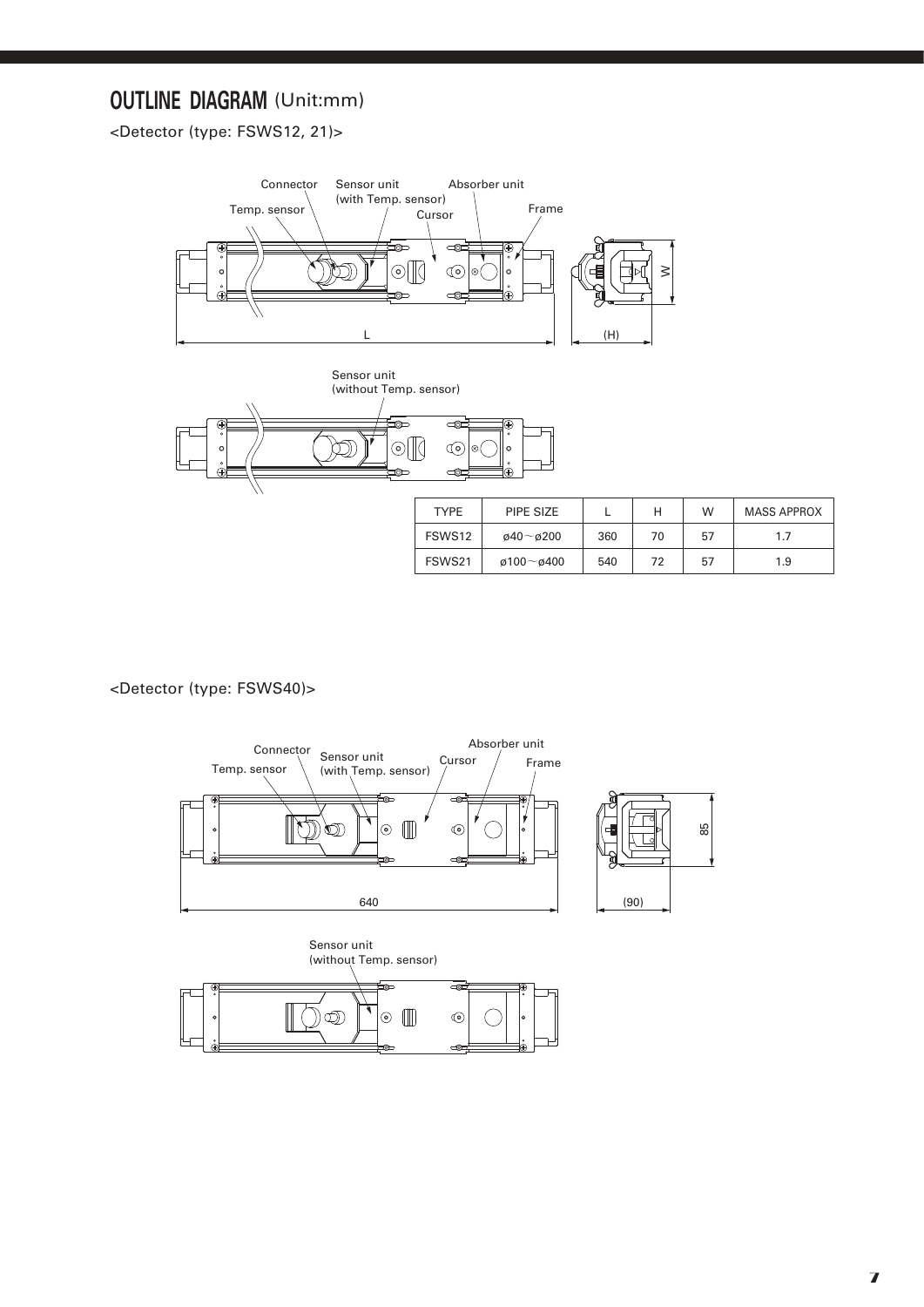# **OUTLINE DIAGRAM** (Unit:mm)

<Detector (type: FSWS50)>

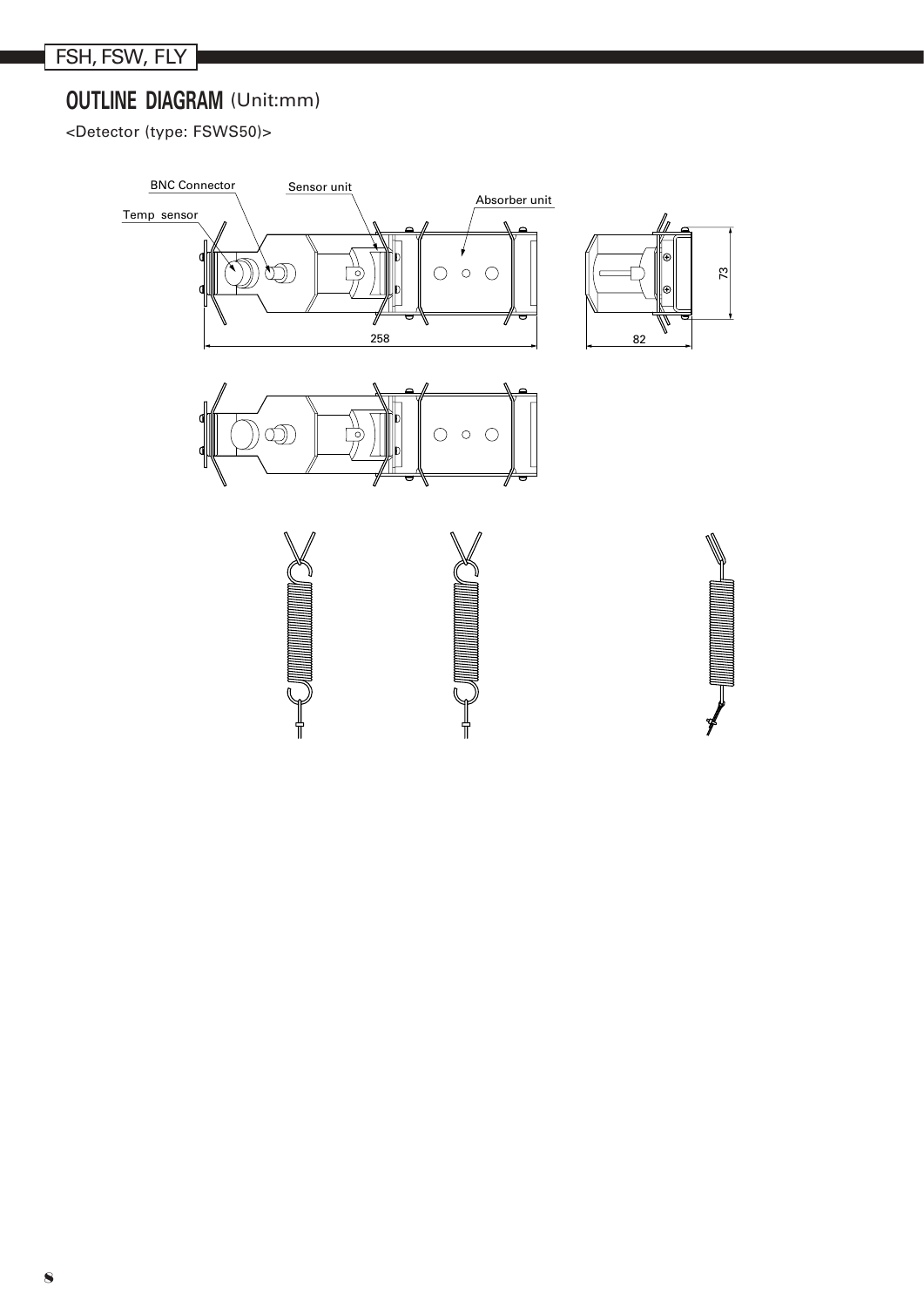



L: According to the designation of the 5th, 6th, and the 7th digits of the Code Symbols.

<Loader cable: ZZP\*TK4H6253>



# **SCOPE OF DELIVERY**

- • Flow transmitter (Type: FSH):
	- Flow transmitter CD-ROM (Instruction manual, Loader software)
- Detector (Type: FSW): Sensor unit
	- Mounting belt Silicon compound (option)
- Signal cable (Type: FLY6): Cable (2 wires)
- Signal cable (Type: FLY7): Cable for temperature sensor (1)

# **ITEMS DESIGNATED ORDERING**

- Flow transmitter code symbols
- • Detector code symbols
- • Signal cable code symbols
- • Tag No.as necessary (up to 8 alphanumerical characters)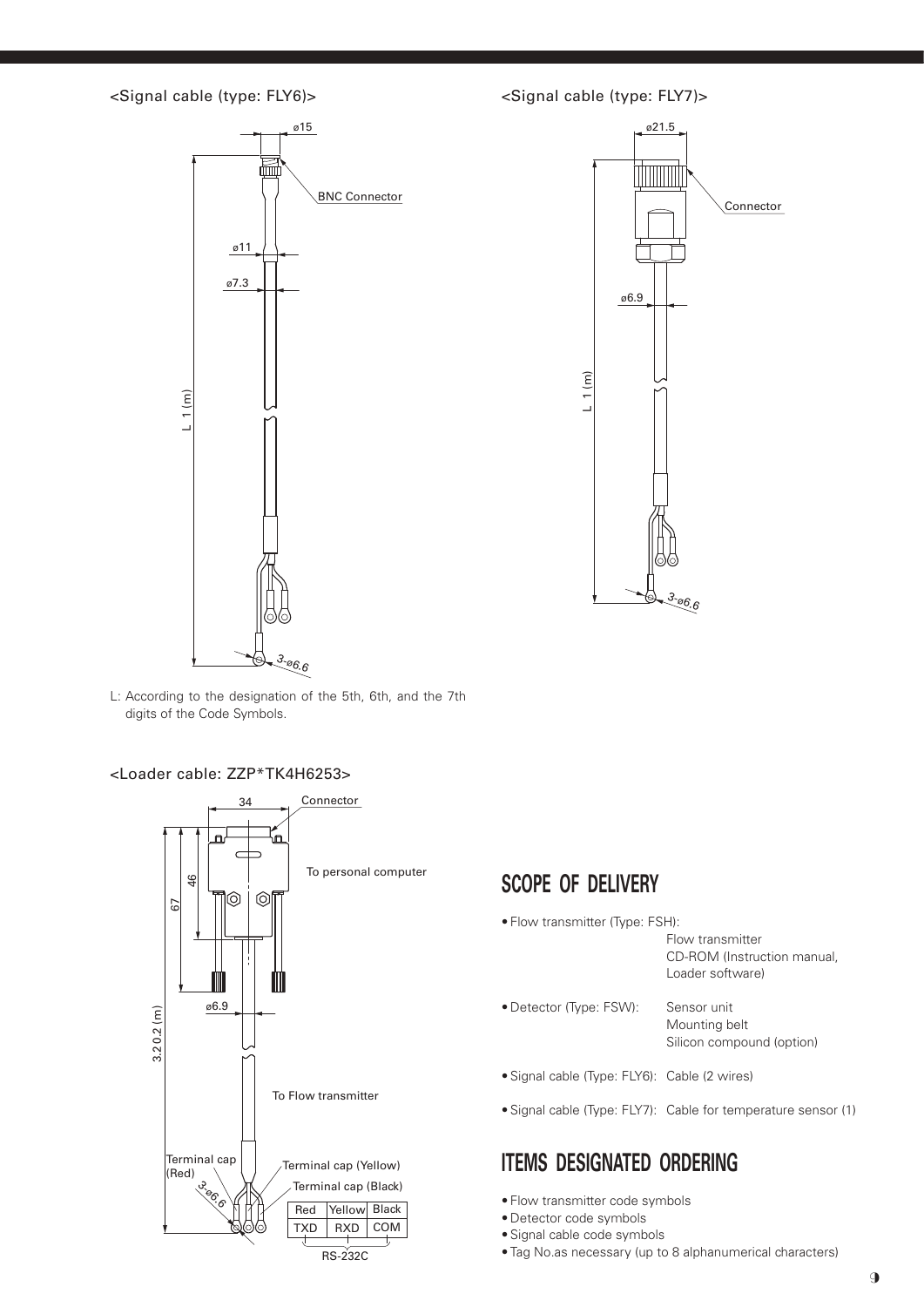### <Parameter specification table>

| No.            |                                                    | Setting item                  | Settable range                                                                                                                                                                                                    | Initial value                      | Settable value                                                                                                                                                                                                                                                                                                                                                                                            |
|----------------|----------------------------------------------------|-------------------------------|-------------------------------------------------------------------------------------------------------------------------------------------------------------------------------------------------------------------|------------------------------------|-----------------------------------------------------------------------------------------------------------------------------------------------------------------------------------------------------------------------------------------------------------------------------------------------------------------------------------------------------------------------------------------------------------|
| 1              |                                                    | Outer diameter                | 10.00 to 6200.00mm<br>(0.393 to 244.100 inch)                                                                                                                                                                     | 60.00mm<br>$(2.362$ inch)          | [mm, inch]                                                                                                                                                                                                                                                                                                                                                                                                |
| $\overline{2}$ |                                                    | Pipe material                 | 12 menus<br>Pipe S.V.: 1000 to 3700m/s<br>(3280 to 12140 ft/s)                                                                                                                                                    | <b>PVC</b>                         | Carbon steel, Stainless steel, PVC, Copper,<br>Castiron, Aluminum, FRP, Ductileiron, PEEK,<br><b>PVDF, Acrylic</b><br>Others (Sound velocity:<br>[m/s, ft/s])                                                                                                                                                                                                                                             |
| 3              | $\subset$<br>$\circ$<br>ati                        | Wall thickness                | 0.10 to 100.00mm<br>(0.003 to 3.940 inch)                                                                                                                                                                         | 4.00mm<br>$(0.157$ inch)           | [mm, inch]                                                                                                                                                                                                                                                                                                                                                                                                |
| 4              | cific;<br>$\pmb{\omega}$<br>$\mathbf{\Omega}$<br>S | Lining material               | 8 menus<br>Lining S.V.: 1000 to 3700m/s<br>(3280 to 12140 ft/s)                                                                                                                                                   | No lining                          | No lining, Tar epoxy, Mortar, Rubber,<br>Teflon, Pyrex glass, PVC,<br>Others (Sound velocity:<br>[m/s, ft/s])                                                                                                                                                                                                                                                                                             |
| 5              | g<br>ni<br>A                                       | Lining thickness              | 0.01 to 100.00mm<br>(0.000 to 3.940 inch)                                                                                                                                                                         |                                    | [mm, inch]                                                                                                                                                                                                                                                                                                                                                                                                |
| 6              | 눈<br>Kind of Fluid                                 |                               | 17 menus<br>Fluid S.V.: 500 to 2500m/s<br>(1641 to 8203 ft/s)<br>Kinematic viscosity:<br>0.001 to 999.9999 x $10^{-6}$ m <sup>2</sup> /s<br>$(0.0107 \text{ to } 10763.9088 \times 10^{-6} \text{ft}^2/\text{s})$ | Water                              | Water, Seawater, DIST. water, Ammonia,<br>Alcohol, Benzene, Bromide, Ethanol, Glycol,<br>Kerosene, Milk, Methanol, Toluol,<br>Lube oil,<br>Fuel oil, Petrol,<br>Others (Sound velocity:<br>[m/s, ft/s])<br>$[x10^{-6}m^2/s, ft^2/s]$<br>(Kinematic viscosity                                                                                                                                              |
| 7              |                                                    | Range unit                    | 19 menus                                                                                                                                                                                                          | m/s<br>(ft/s)                      | m/s, L/s, L/min, L/h, L/d, kL/d, ML/d, m $3$ /s,<br>$m^3/m$ in, m $^3/h$ , m $^3/d$ , km $^3/d$ , Mm $^3/d$ , BBL/s,<br>BBL/min, BBL/h, BBL/d, KBBL/d, MBBL/d,<br>(ft/s, ft <sup>3</sup> /s, ft <sup>3</sup> /min, ft <sup>3</sup> /h, ft <sup>3</sup> /d, kft <sup>3</sup> /d, Mft <sup>3</sup> /d,<br>gal/s, gal/min, gal/h, gal/d, kgal/d, Mgal/d,<br>BBL/s, BBL/min, BBL/h, BBL/d, kBBL/d,<br>MBBL/d) |
| 8              |                                                    | Range type                    | 4 menus                                                                                                                                                                                                           | Single                             | Single, Auto 2, Bi-dir, Bi-dir Auto 2                                                                                                                                                                                                                                                                                                                                                                     |
| 9              | g                                                  | Full scale or<br>Full scale 1 | In terms of flow velocity 0.00<br>0.30 to 32.00m/s<br>$(0.98 \text{ to } 104.98 \text{ ft/s})$                                                                                                                    | 2.00 <sub>m/s</sub><br>(6.56 ft/s) |                                                                                                                                                                                                                                                                                                                                                                                                           |
| 10             | etting<br>S<br>$\frac{1}{2}$                       | Full scale 2                  | In terms of flow velocity 0.00<br>0.30 to 32.00m/s<br>$(0.98 \text{ to } 104.98 \text{ ft/s})$                                                                                                                    | 4.00m/s<br>$(13.12 \text{ ft/s})$  | $\overline{[}$                                                                                                                                                                                                                                                                                                                                                                                            |
| 11             | $\mathbf{\Omega}$<br>$\overline{a}$                | Range HYS.                    | 0.00 to 20.0%                                                                                                                                                                                                     | 10.00%                             | %                                                                                                                                                                                                                                                                                                                                                                                                         |
| 12             | $\circ$                                            | Output limit LO.              | -20 to 0%                                                                                                                                                                                                         | $-20%$                             | $\%$                                                                                                                                                                                                                                                                                                                                                                                                      |
| 13             |                                                    | Output limit Hl.              | 100 to 120%                                                                                                                                                                                                       | 120%                               | $\%$                                                                                                                                                                                                                                                                                                                                                                                                      |
| 14             |                                                    | Output burnout                | 5 menus                                                                                                                                                                                                           | Hold                               | Not use, Hold, Upper, Lower, Zero                                                                                                                                                                                                                                                                                                                                                                         |
| 15             |                                                    | <b>Burnout timer</b>          | 0 to 900sec                                                                                                                                                                                                       | 10sec                              | sec                                                                                                                                                                                                                                                                                                                                                                                                       |
| 16             |                                                    | Rate limit                    | 0.00 to 5.00m/s<br>$(0.00 \text{ to } 16.40 \text{ ft/s})$<br>in terms of flow velocity                                                                                                                           | $0.00m$ /s<br>(0.00 ft/s)          | f                                                                                                                                                                                                                                                                                                                                                                                                         |
| 17             |                                                    | Rate limit timer              | 0 to 900sec                                                                                                                                                                                                       | 0sec                               | sec                                                                                                                                                                                                                                                                                                                                                                                                       |
| 18             | Damping                                            |                               | 0.0 to 100.0sec                                                                                                                                                                                                   | 5.0sec                             | sec                                                                                                                                                                                                                                                                                                                                                                                                       |
| 19             | setting                                            | 1: Display kind               | 7 menus                                                                                                                                                                                                           | Flowrate $(m^3/s)$                 | Flow velocity, Flowrate, Total forward,<br>Total reverse,<br>F: Total pulse, R: Total pulse, Flow rate (%)                                                                                                                                                                                                                                                                                                |
| 20             | Veldsig                                            | 2 : Display kind              | 7 menus                                                                                                                                                                                                           | Flow velocity (m/s)                | Flow velocity, Flowrate, Total forward,<br>Total reverse,<br>F: Total pulse, R: Total pulse, Flow rate (%)                                                                                                                                                                                                                                                                                                |
| 21             |                                                    | Low flow cut                  | 0.00 to 5.00m/s<br>$(0.00 \text{ to } 16.40 \text{ ft/s})$<br>in terms of flow velocity                                                                                                                           | $0.01m$ /s<br>(0.03 ft/s)          |                                                                                                                                                                                                                                                                                                                                                                                                           |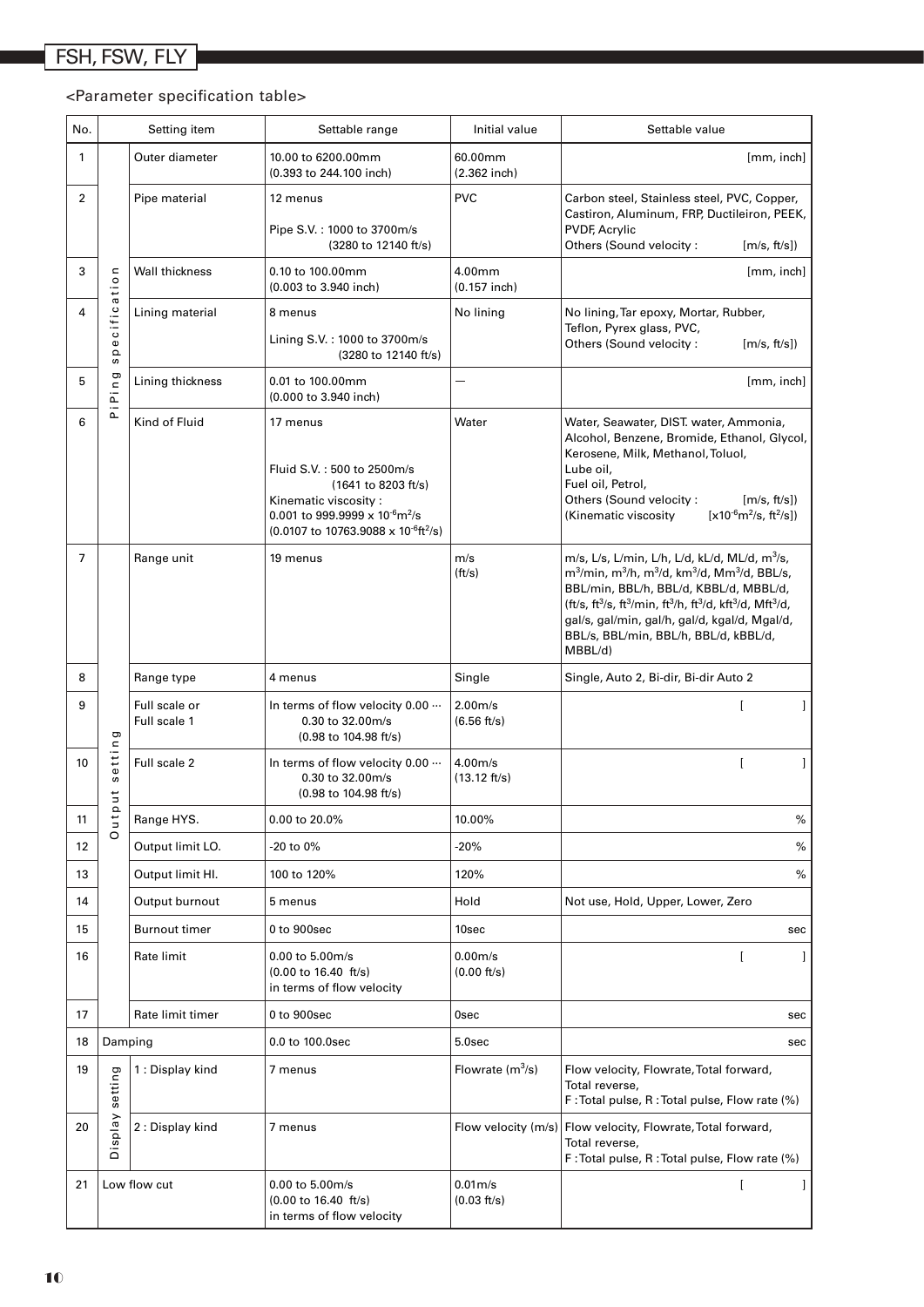| No. | Setting item     |                        | Settable range                                                                            | Initial value    | Settable value                                                                                                                                                                                                                                           |
|-----|------------------|------------------------|-------------------------------------------------------------------------------------------|------------------|----------------------------------------------------------------------------------------------------------------------------------------------------------------------------------------------------------------------------------------------------------|
| 22  |                  | Total mode             | 3 menus                                                                                   | Total stop       | Total stop, Total run, Total reset                                                                                                                                                                                                                       |
| 23  | Total            | Total unit             | 8 menus                                                                                   | mL               | mL, L, m <sup>3</sup> , km <sup>3</sup> , Mm <sup>3</sup> , mBBL, BBL, kBBL,<br>ft <sup>3</sup> , kft <sup>3</sup> , Mft <sup>3</sup> , kgal, gal, mBBL, BBL, kBBL,<br><b>ACRF</b>                                                                       |
| 24  |                  | Total rate             | 0.000 to 999999.999                                                                       | 0.000            | ſ                                                                                                                                                                                                                                                        |
| 25  |                  | F: Total preset        | 0.000 to 9999999999.999                                                                   | 0.000            |                                                                                                                                                                                                                                                          |
| 26  |                  | F: Total SW            | 0.000 to 9999999999.999                                                                   | 0.000            | ſ                                                                                                                                                                                                                                                        |
| 27  |                  | R: Total preset        | 0.000 to 9999999999.999                                                                   | 0.000            |                                                                                                                                                                                                                                                          |
| 28  |                  | R: Total SW            | 0.000 to 9999999999.999                                                                   | 0.000            | ſ                                                                                                                                                                                                                                                        |
| 29  |                  | Output burnout         | 2 menus                                                                                   | Hold             | Not use, Hold                                                                                                                                                                                                                                            |
| 30  |                  | <b>Burnout timer</b>   | 0 to 900sec                                                                               | 10sec            | sec                                                                                                                                                                                                                                                      |
| 31  |                  | Pulse width 1          | 3 menus                                                                                   | 50 <sub>ms</sub> | 50, 100, 200                                                                                                                                                                                                                                             |
| 32  |                  | Pulse width 2          | 9 menus                                                                                   | 50 <sub>ms</sub> | 0.5, 1.0, 2.0, 5.0, 10.0, 20.0, 50.0, 100.0,<br>200.0                                                                                                                                                                                                    |
| 33  | switch<br>Flow   | Flow sw high           | In terms of flow velocity<br>0.00 to 32.00m/s<br>(0.00 to 104.98 ft/s)                    | $0.00m$ /s       |                                                                                                                                                                                                                                                          |
| 34  |                  | Flow sw low            | In terms of flow velocity<br>0.00 to 32.00m/s<br>$(0.00 \text{ to } 104.98 \text{ ft/s})$ | $4.00m$ /s       | ſ                                                                                                                                                                                                                                                        |
| 35  |                  | Flow sw HYS.           | 0 to 20%                                                                                  | 10%              | %                                                                                                                                                                                                                                                        |
| 36  |                  | Output DO1             | 15 menus                                                                                  | Not use          | Not use, Signal error, F: Total pulse,<br>R: Total pulse, F: Total alarm,<br>R: Total alarm, F: Total overflow,<br>R: Total overflow, Flow SW high,<br>Flow SW Low, Full scale2, AO range over,<br>Pulse range over, R : Flow direction,<br>Device error |
| 37  |                  | Mode DO1               | 2 menus                                                                                   | Normal           | Normal, Reverse                                                                                                                                                                                                                                          |
| 38  | output<br>Status | Output DO <sub>2</sub> | 15 menus                                                                                  | Not use          | Not use, Signal error, F: Total pulse,<br>R: Total pulse, F: Total alarm,<br>R: Total alarm, F: Total overflow,<br>R: Total overflow, Flow SW high,<br>Flow SW Low, Full scale2, AO range over,<br>Pulse range over, R : Flow direction,<br>Device error |
| 39  |                  | Mode DO <sub>2</sub>   | 2 menus                                                                                   | Normal           | Normal, Reverse                                                                                                                                                                                                                                          |
| 40  |                  | Output DO3             | 15 menus                                                                                  | Not use          | Not use, Signal error, F: Total pulse,<br>R: Total pulse, F: Total alarm,<br>R: Total alarm, F: Total overflow,<br>R: Total overflow, Flow SW high,<br>Flow SW Low, Full scale2, AO range over,<br>Pulse range over, R : Flow direction,<br>Device error |
| 41  |                  | Mode DO3               | 2 menus                                                                                   | Normal           | Normal, Reverse                                                                                                                                                                                                                                          |